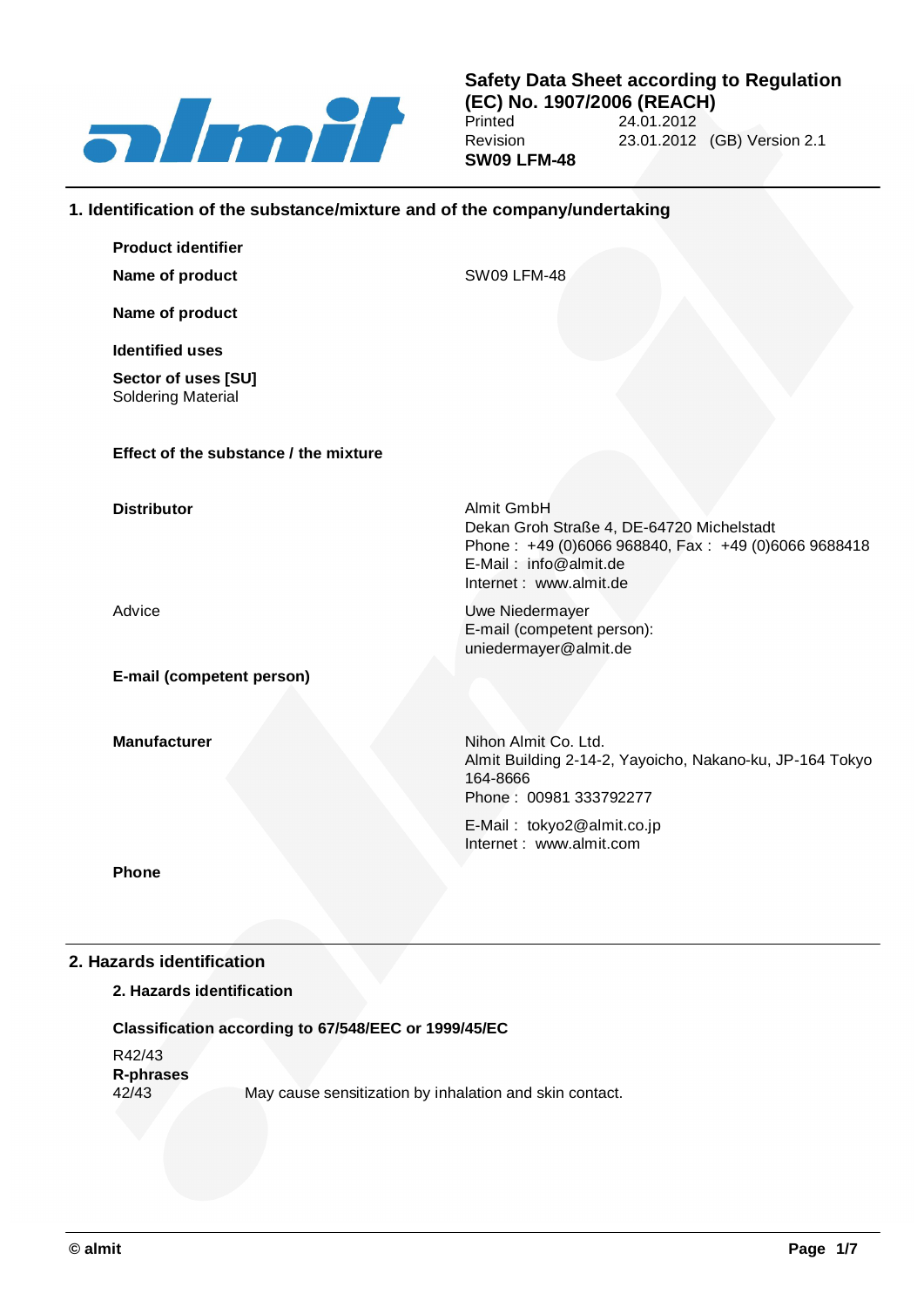

# **Safety Data Sheet according to Regulation (EC) No. 1907/2006 (REACH)** 24.01.2012 Revision 23.01.2012 (GB) Version 2.1

**SW09 LFM-48**

# **Classification according to Regulation (EC) No 1272/2008 [CLP/GHS]**

| Hazard classes and Hazard<br>categories | Hazard Statements Classification procedure |
|-----------------------------------------|--------------------------------------------|
| Resp. Sens. 1                           | H334                                       |
| Skin Sens, 1                            | H317                                       |

#### **Hazard statements for health hazards**

| H317 | May cause an allergic skin reaction.                                       |
|------|----------------------------------------------------------------------------|
| H334 | May cause allergy or asthma symptoms or breathing difficulties if inhaled. |

#### **Additional hints**

# **Labelling according to Regulation (EC) No 1272/2008 [CLP/GHS]**



GHS07 GHS08

# **Signal word**

Danger

# **Hazard statements for health hazards**

| H317             | May cause an allergic skin reaction.                                       |
|------------------|----------------------------------------------------------------------------|
| H <sub>334</sub> | May cause allergy or asthma symptoms or breathing difficulties if inhaled. |

#### **Precautionary Statements**

#### **Prevention**

| <b>.</b>            |                                                                                                                         |
|---------------------|-------------------------------------------------------------------------------------------------------------------------|
| P261                | Avoid breathing dust/fume/gas/mist/vapours/spray.                                                                       |
| P280                | Wear protective gloves/protective clothing/eye protection/face protection.                                              |
| P285                | In case of inadequate ventilation wear respiratory protection.                                                          |
| Response            |                                                                                                                         |
| P302 + P352         | IF ON SKIN: Wash with plenty of soap and water.                                                                         |
| P304 + P341         | IF INHALED: If breathing is difficult, remove to fresh air and keep at rest in a position<br>comfortable for breathing. |
| P333 + P313         | If skin irritation or rash occurs: Get medical advice/attention.                                                        |
| C <sub>forona</sub> |                                                                                                                         |

#### **Storage**

P403 + P235 Store in a well-ventilated place. Keep cool.

# **Supplemental Hazard information (EU)**

#### **Health properties**

Repeated exposure may cause skin dryness or cracking.

#### **Other hazards**

#### **Adverse physicochemical effects**

The vapour of the product is heavier than air and may accumulate below ground level, in pits, channels and basements in higher concentration.

# **Adverse human health effects and symptoms**

Prolonged/repetitive skin contact may cause skin defattening or dermatitis. May cause sensitization in susceptible people.

Inhalation of dust may cause irritation of the respiratory system.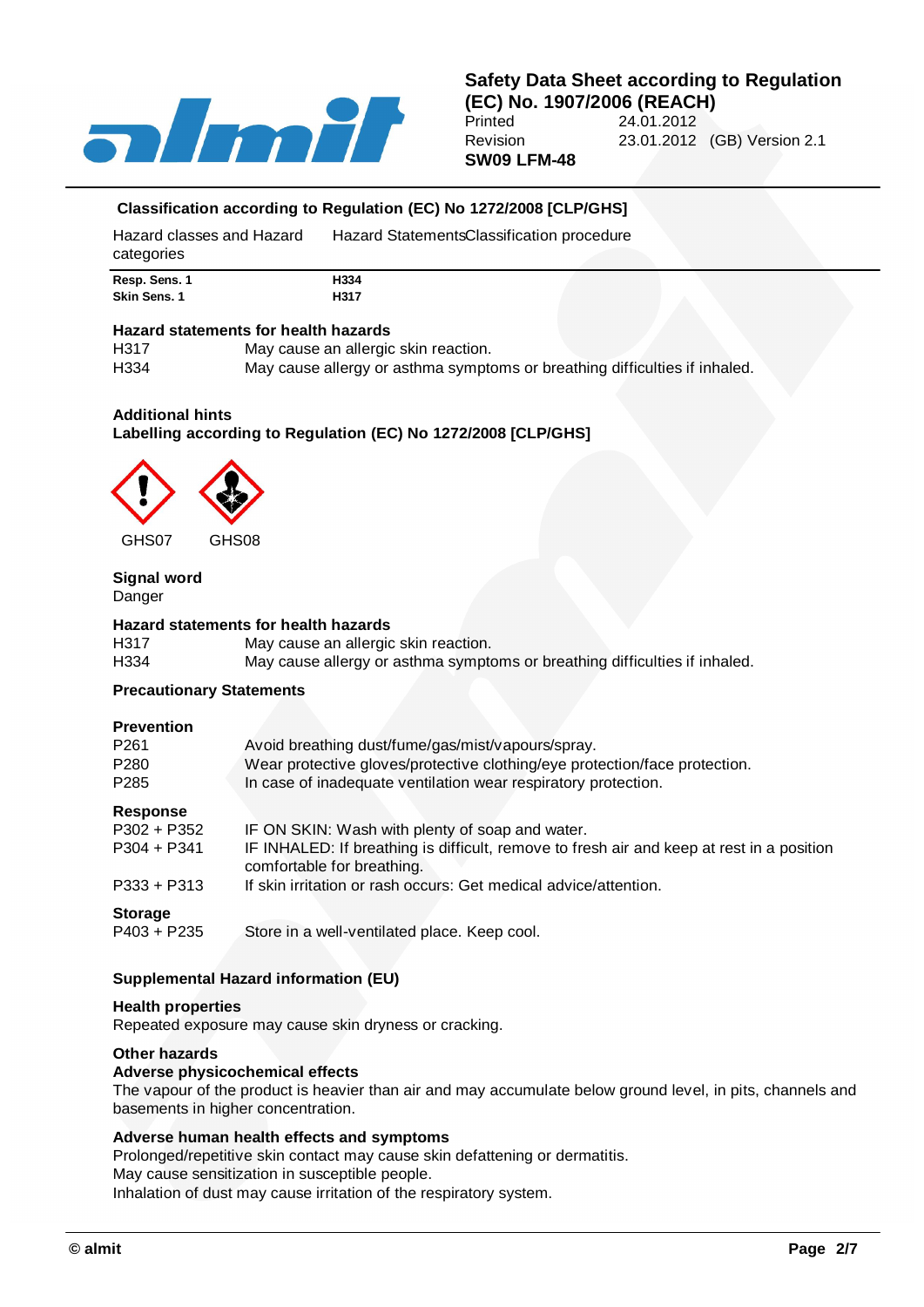

#### **Other adverse effects**

People who suffer from skin sensitazion problems, asthma, allergies, chronic or recurring respiratory illnesses should not be deployed in any process using this preparation. Process vapours can irritate airways, skin and eyes.

# **Information pertaining to special dangers for human and environment**

Harmful by inhalation, in contact with skin and if swallowed.

# **3. Composition/information on ingredients**

### **REACH registration number**

#### **Hazardous ingredients**

| <b>CAS No</b> | <b>EC No</b> | Name             | Г%<br>weight] | <b>Classification according to 67/548/EEC</b>                                                  |
|---------------|--------------|------------------|---------------|------------------------------------------------------------------------------------------------|
| 8050-09-7     | 232-475-7    | colophony        | $2,3 - 3,7$   | <b>R43</b>                                                                                     |
| 7440-22-4     | 231-131-3    | silver, metallic | $2,8 - 3,2$   |                                                                                                |
| <b>CAS No</b> | <b>EC No</b> | <b>Name</b>      | [%<br>weight] | <b>Classification according to</b><br><b>Regulation (EC) No 1272/2008 [CLP/</b><br><b>GHS1</b> |
| 8050-09-7     | 232-475-7    | colophony        | $2,3 - 3,7$   | <b>Skin Sens. 1. H317</b>                                                                      |
| 7440-22-4     | 231-131-3    | silver, metallic | $2,8 - 3,2$   |                                                                                                |

# **4. First aid measures**

#### **General information**

Remove contaminated soaked clothing immediately.

In case of allergic reactions, specially at respiratory tract, seek medical treatment immediately.

#### **In case of inhalation**

Remove the casualty into fresh air and keep him immobile. If intensive inhalation of fumes seek medical treatment immediately.

#### **In case of skin contact**

In case of contact with skin wash off immediately with plenty of water. Consult a doctor if skin irritation persists.

#### **In case of eye contact**

In case of contact with eyes rinse with plenty of water carefully. In the event of persistent symptoms seek medical treatment.

#### **In case of ingestion**

Rinse out mouth and give plenty of water to drink. Induce vomiting if patient is conscious, seek medical advice.

# **5. Firefighting measures**

# **Suitable extinguishing media**

Fire-extinguishing activities according to surrounding. Foam Dry fire-extinguishing substance Dry powder Carbon dioxide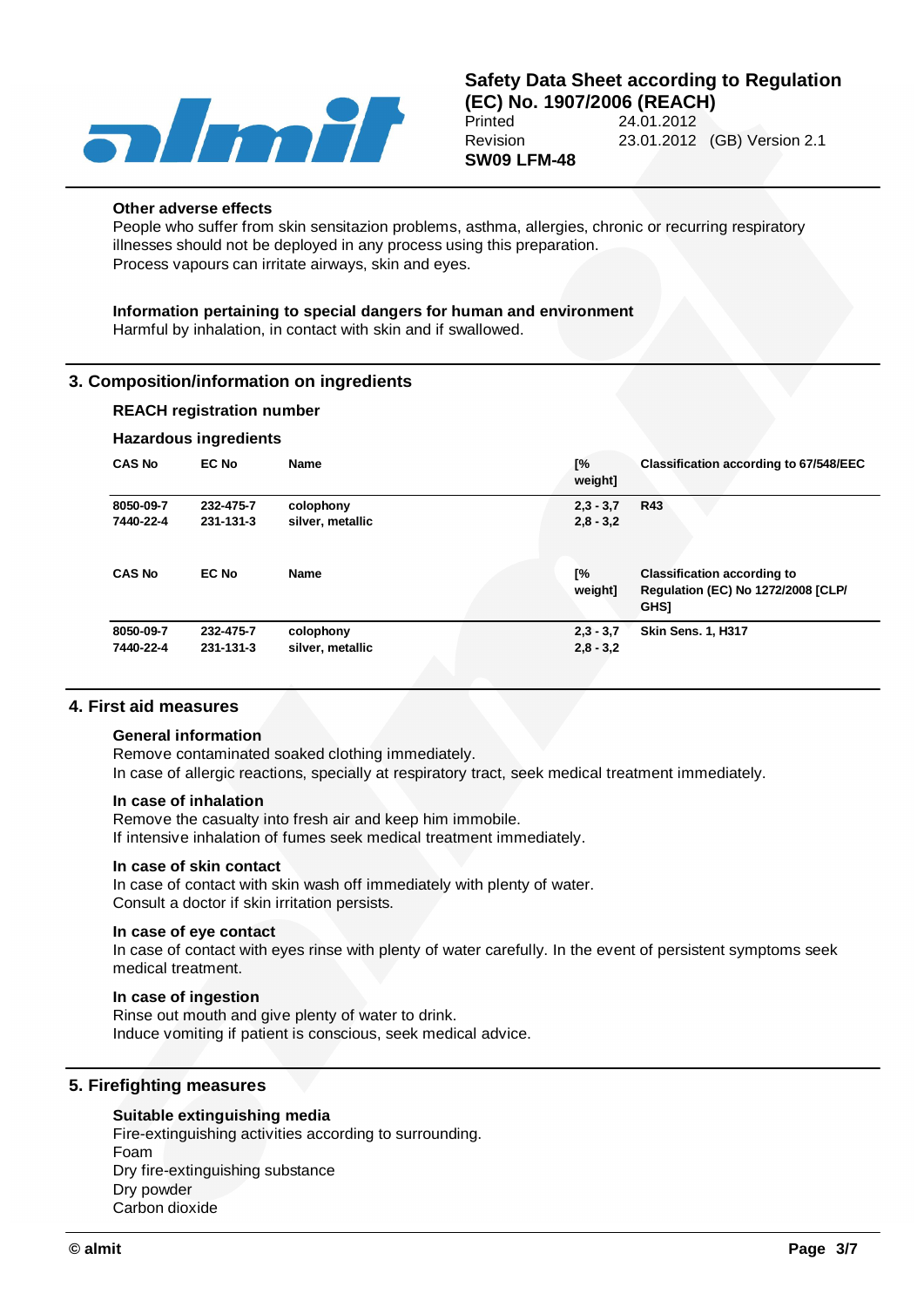

**SW09 LFM-48**

#### sand

**Extinguishing media which must not be used for safety reasons** water

#### **Special hazards arising from the substance or mixture**

In case of fire formation of dangerous gases possible. Carbon monoxide (CO) Carbon dioxide (CO2) **Special protective equipment for fire-fighters**

Fire-fighting operations, rescue and clearing work under effect of combustion and smoulder gases just may be done with breathing apparatus.

Do not inhale explosion and/or combustion gases.

#### **Additional information**

Fire residues and contaminated firefighting water must be disposed of in accordance with the local regulations.

### **6. Accidental release measures**

#### **Personal precautions**

Use personal protective clothing. Use breathing apparatus if exposed to vapours/dust/aerosol. Pay attention to extension of gas especially at ground (heavier than air) and in direction of the wind.

#### **Environmental precautions**

Do not discharge into the drains or bodies of water.. Do not discharge into the drains/surface waters/groundwater. Do not discharge into the subsoil/soil.

# **Methods for cleaning up**

Send in suitable containers for recovery or disposal. **Additional Information** Informations for safe handling see chapter 7. Informations for personal protective equipment see chapter 8. Informations for disposal see chapter 13.

### **7. Handling and storage**

#### **Advice on safe handling**

Care for thoroughly room ventilation, if necessary use in well ventilated area with local exhaust ventilation at workplace.

Use only in well-ventilated areas.

#### **Advice on protection against fire and explosion**

The product is not combustible.

#### **Requirements for storage rooms and vessels**

Ventilate store-rooms thoroughly. Keep only in original container.

#### **Advice on storage compatibility**

Do not store together with food. Store at cool and aired place and at distance to acids and alkalies.

#### **Further information on storage conditions**

Store at cool and aired place.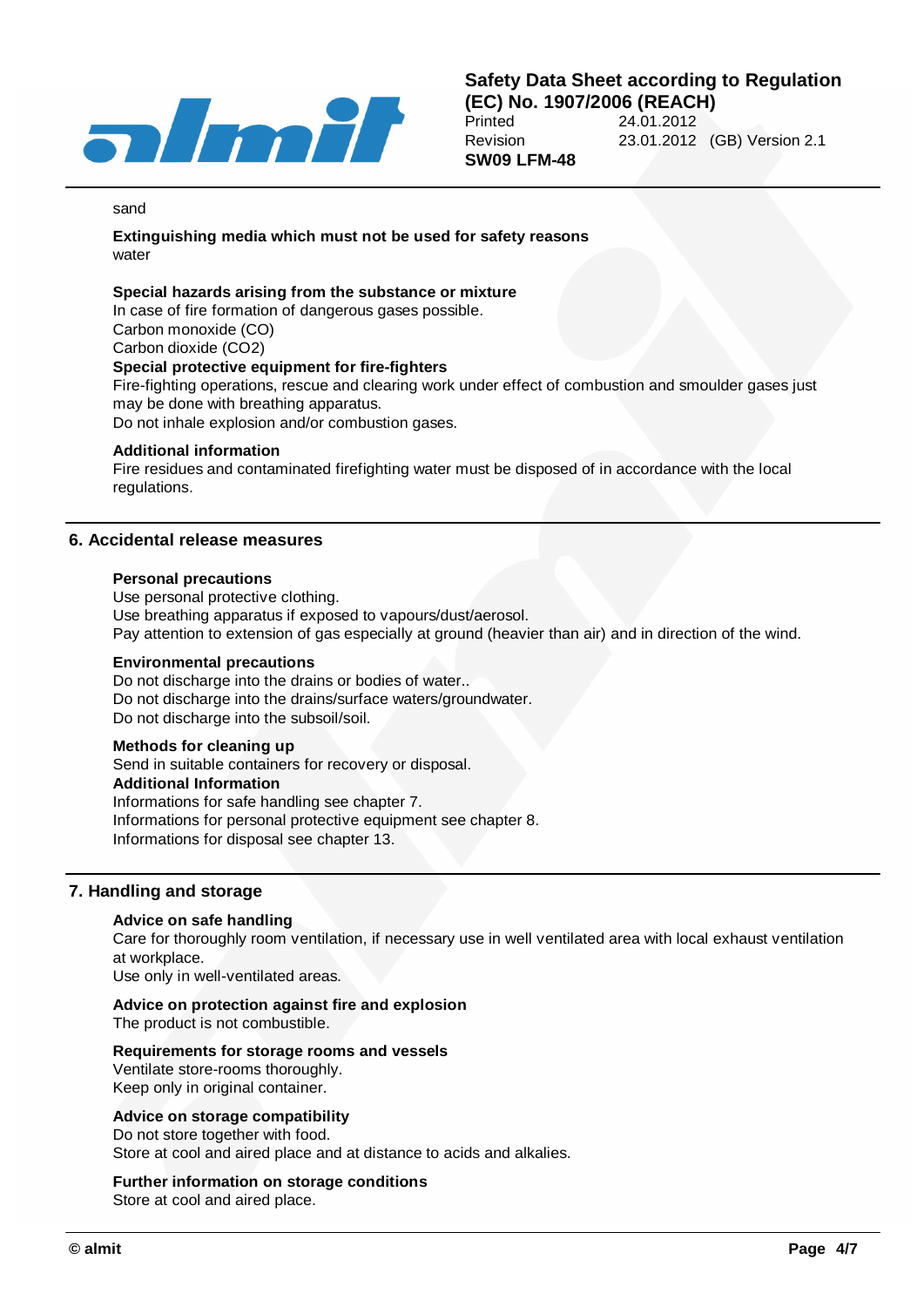

# **Safety Data Sheet according to Regulation (EC) No. 1907/2006 (REACH)**<br>Printed 24.01.2012 24.01.2012 Revision 23.01.2012 (GB) Version 2.1

**SW09 LFM-48**

**Information on storage stability**

Storage time: 24 months.

# **8. Exposure controls/personal protection**

| <b>CAS No</b>                                                                         | Name                                                                                                                                       | Code    | [mg/m3] | [ppm] | Remark |
|---------------------------------------------------------------------------------------|--------------------------------------------------------------------------------------------------------------------------------------------|---------|---------|-------|--------|
| 7440-22-4                                                                             | silver, metallic<br><b>Respiratory protection</b><br>In case of insufficient ventilation or long-term effect use breathing apparatus.      | 8 hours | 0,1     |       |        |
| <b>Breathing apparatus</b><br><b>Hand protection</b><br>PVC gloves<br>Neoprene gloves |                                                                                                                                            |         |         |       |        |
| Eye protection<br>tightly fitting goggles                                             |                                                                                                                                            |         |         |       |        |
| <b>Skin protection</b><br>protective clothing                                         |                                                                                                                                            |         |         |       |        |
|                                                                                       | <b>General protective measures</b><br>Avoid contact with eyes and skin<br>Do not inhale gases/vapours/aerosols.                            |         |         |       |        |
| <b>Hygiene measures</b>                                                               | At work do not eat, drink, smoke or take drugs.<br>Keep separated from food and feed.<br>Wash hands and skin before breaks and after work. |         |         |       |        |

| <b>Form</b> | <b>Colour</b> | Odour     |
|-------------|---------------|-----------|
| solid       | silver-grey   | odourless |

# **Important health, safety and environmental information**

|                            | Value        | Temperature | at | Method | Remark    |
|----------------------------|--------------|-------------|----|--------|-----------|
| melting range              | 217 - 221 °C |             |    |        |           |
| <b>Flash point</b>         | no           |             |    |        |           |
| Ignition temperature       | no           |             |    |        |           |
| Vapour pressure            | $< 0.1$ mbar | 20 °C       |    |        |           |
| <b>Density</b>             | 7,4 g/cm3    | 20 °C       |    |        |           |
| <b>Rel. vapour density</b> | 6            | 20 °C       |    |        |           |
| Solubility in water        |              |             |    |        | insoluble |
|                            |              |             |    |        |           |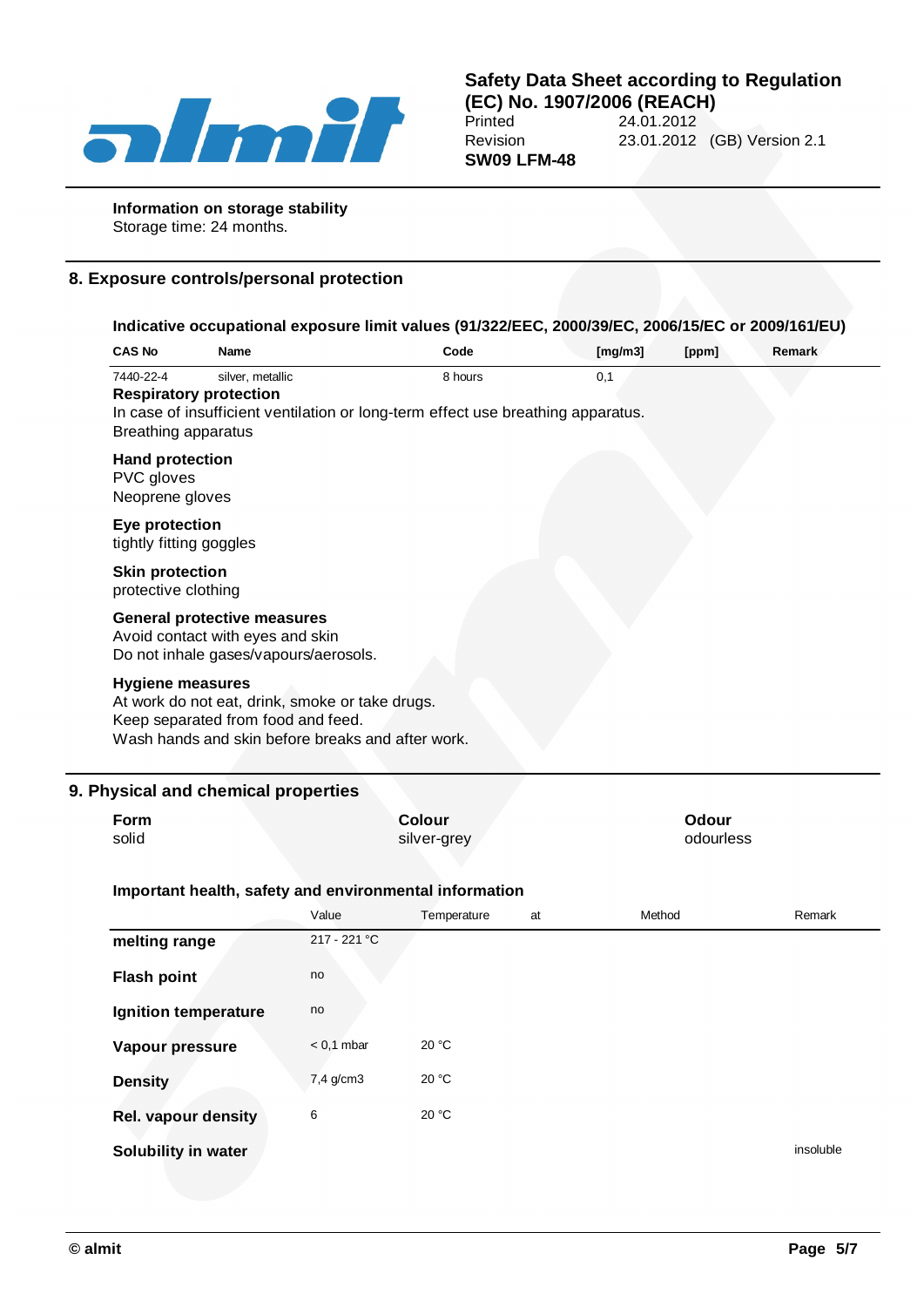

# **Safety Data Sheet according to Regulation**

**(EC) No. 1907/2006 (REACH)** 24.01.2012 Revision 23.01.2012 (GB) Version 2.1 **SW09 LFM-48**

|                                     | Value                                             | Temperature | at | Method | Remark |
|-------------------------------------|---------------------------------------------------|-------------|----|--------|--------|
| <b>Viscosity</b>                    | not determined                                    |             |    |        |        |
| <b>Explosive properties</b>         |                                                   |             |    |        |        |
| no                                  |                                                   |             |    |        |        |
| <b>Additional information</b>       |                                                   |             |    |        |        |
| 10. Stability and reactivity        |                                                   |             |    |        |        |
|                                     |                                                   |             |    |        |        |
| <b>Conditions to avoid</b>          |                                                   |             |    |        |        |
| not determined                      |                                                   |             |    |        |        |
| <b>Materials to avoid</b>           |                                                   |             |    |        |        |
|                                     | Reactions with acids and strong oxidising agents. |             |    |        |        |
|                                     |                                                   |             |    |        |        |
| Carbon monoxide and carbon dioxide. | <b>Hazardous decomposition products</b>           |             |    |        |        |
| Toxic metal compounds               |                                                   |             |    |        |        |

# **Acute toxicity/Irritability/Sensitization**

|                           | Value/Validation | Species | Method | Remark |
|---------------------------|------------------|---------|--------|--------|
| <b>Irritability skin</b>  | irritant         |         |        |        |
| <b>Irritability eye</b>   | irritant         |         |        |        |
| <b>Skin sensitization</b> | sensitizing      |         |        |        |

### **12. Ecological information**

# **12. Ecological information**

**Data on elimination (persistence and degradability)**

| Data on elimination (persistence and degradability) |                  |                    |        |                        |  |  |
|-----------------------------------------------------|------------------|--------------------|--------|------------------------|--|--|
|                                                     | Elimination rate | Method of analysis | Method | Validation             |  |  |
| <b>Biological</b><br>degradability                  |                  |                    |        | not readily degradable |  |  |

# **Degradability according to WRMG**

Because of its consistency the product cannot be dispersed in the environment. Adverse ecological effects are therefore unlikely on the basis of current knowledge.

**Mobility and bioaccumulative potential**

#### **Mobility and bioaccumulative potential**

**Mobility and bioaccumulative potential**